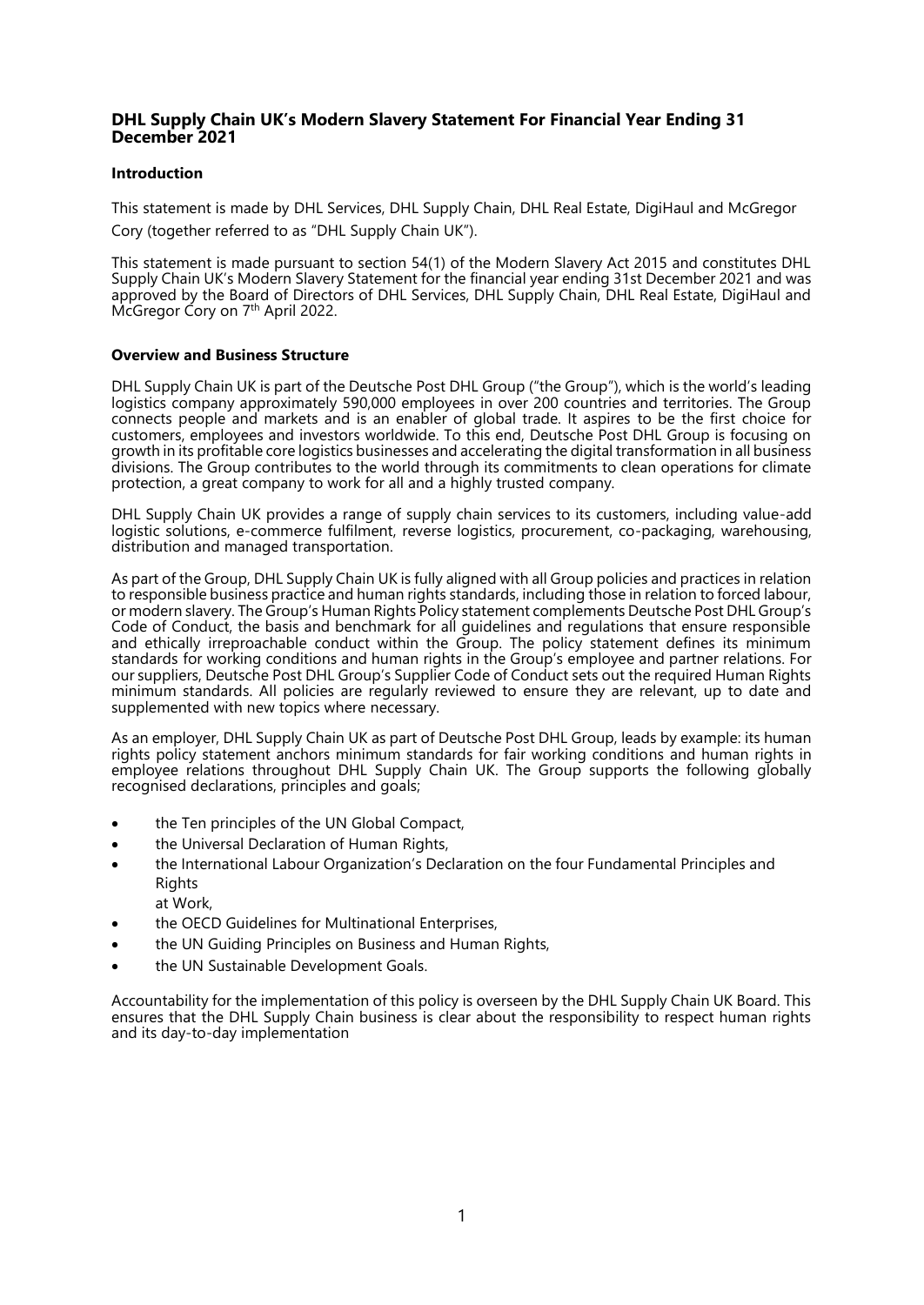

- Working conditions
- Data privacy
- Environment

The Group's Code of Conduct is underpinned by key themes. These are: respect for human rights, equal opportunity, recruitment and employment, promoting health and safety in the workplace, transparency and an unequivocal stand against discrimination, bribery and corruption.

The Code of Conduct is available on the Group's intranet in more than 20 languages. Management participate in online compliance programmes about the Code and its application to everyday scenarios at work and when doing business; this learning also forms an integral part of the induction process.

The Group's ethical and environmental values and principles are enshrined in its [Supplier Code of](https://www.dpdhl.com/content/dam/dpdhl/en/media-center/responsibility/DPDHL_Supplier_Code_of_Conduct.pdf) [Conduct w](https://www.dpdhl.com/content/dam/dpdhl/en/media-center/responsibility/DPDHL_Supplier_Code_of_Conduct.pdf)hich is a component of all Group contracts including its DHL Supply Chain UK contracts and its procurement contracts. In turn, this encourages suppliers to implement the same standards in their own supply chains. The Supplier Code of Conduct sets out what the Group means by respect for human rights and fair working conditions, in the same way as these are understood by its own employees. There are a number of areas covered including the extract below:

#### **Forced labour**

Deutsche Post DHL Group rejects all forms of forced and compulsory labour. All labour must be voluntary. We do not tolerate any forms of forced labour, including bonded labour, indentured labour, military labour, modern forms of slavery and any form of human trafficking. This applies across all our divisions globally and we expect our partners to share our commitment and to conduct their business in an ethical manner and act with integrity.

Suppliers shall not use any form of forced, bonded or involuntary labour.

Suppliers shall ensure that employees are not required to pay fees or make payments of any kind in return for employment. Punishments and physical and mental coercion are prohibited.

The Group has made the Supplier Code of Conduct available in multiple languages and also offers on line training courses on its use. The main content and requirements of the Code are outlined in an interactive module on the Group's website, a measure designed to promote and encourage a shared understanding of the Groups values and goals.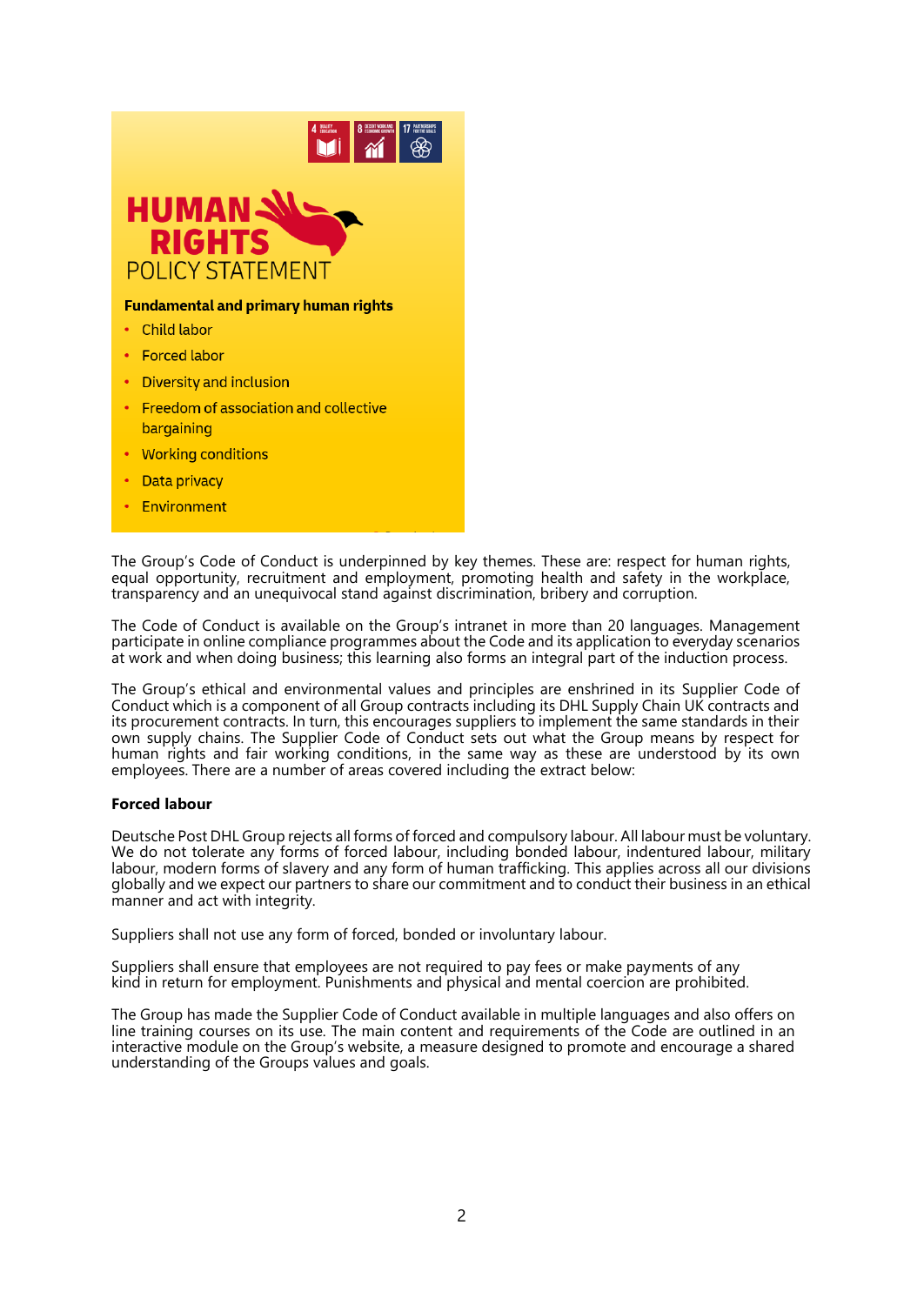The Group's Employee Relations (ER) management system helps ensure consistent and effective implementation of its Human Rights Policy and common processes in the different countries and cultures which are represented throughout the Group. The ER management system aims to satisfy the requirements of the UN Guiding Principles on Business and Human Rights.

The main areas of risk in relation to modern slavery in DHL Supply Chain UK's operations have been identified as agency workers and other types of sub-contracted labour.

## **Due Diligence, Auditing and Training**

The Group has a Human Rights management system in place to ensure uniform implementation of our principles throughout the Group as outlined in our Human Rights Policy Statement.



The Group's Code of Conduct Supplier Code of Conduct and e-learning modules are mandatory for all line managers and must be refreshed on a bi-annual basis. We also have a Human Rights e-learning to complement these modules. Our Procurement teams are expected to take steps to ensure that any supplier of labour has read and understood the Supplier Code of Conduct and will not be engaged unless they demonstrate that commitment in writing by accepting those terms. Only labour suppliers on an approved 'core-supplier' list may be used by DHL Supply Chain UK operations This approved supplier list has been significantly reduced over the last two years to enable DHL Supply Chain UK to have greater visibility of its providers and monitor compliance more easily.

DHL Supply Chain UK utilises internal and external auditing capabilities to identify potential or actual risk and opportunity with its suppliers. Internal auditors are trained to SMETA standards and use an audit process aligned to the ETI base code requirements. Audits are scheduled following risk assessments based on volume of labour supplied and where second tier supply and beyond is identified.

To the date of this statement there have been no compliance issues raised in relation to modern slavery through these processes in DHL Supply Chain UK.

#### **Whistle-blower Hotline**

DHL Supply Chain UK operates an anonymous 'Compliance Hotline' where employees are able to share concerns/issues outside of their normal reporting structures, including matters relating to labour practices or breaches of human rights). All reported violations are handled confidentially. Any matter raised is investigated by an independent compliance team.

#### **Future steps to prevent modern slavery in our supply chains:**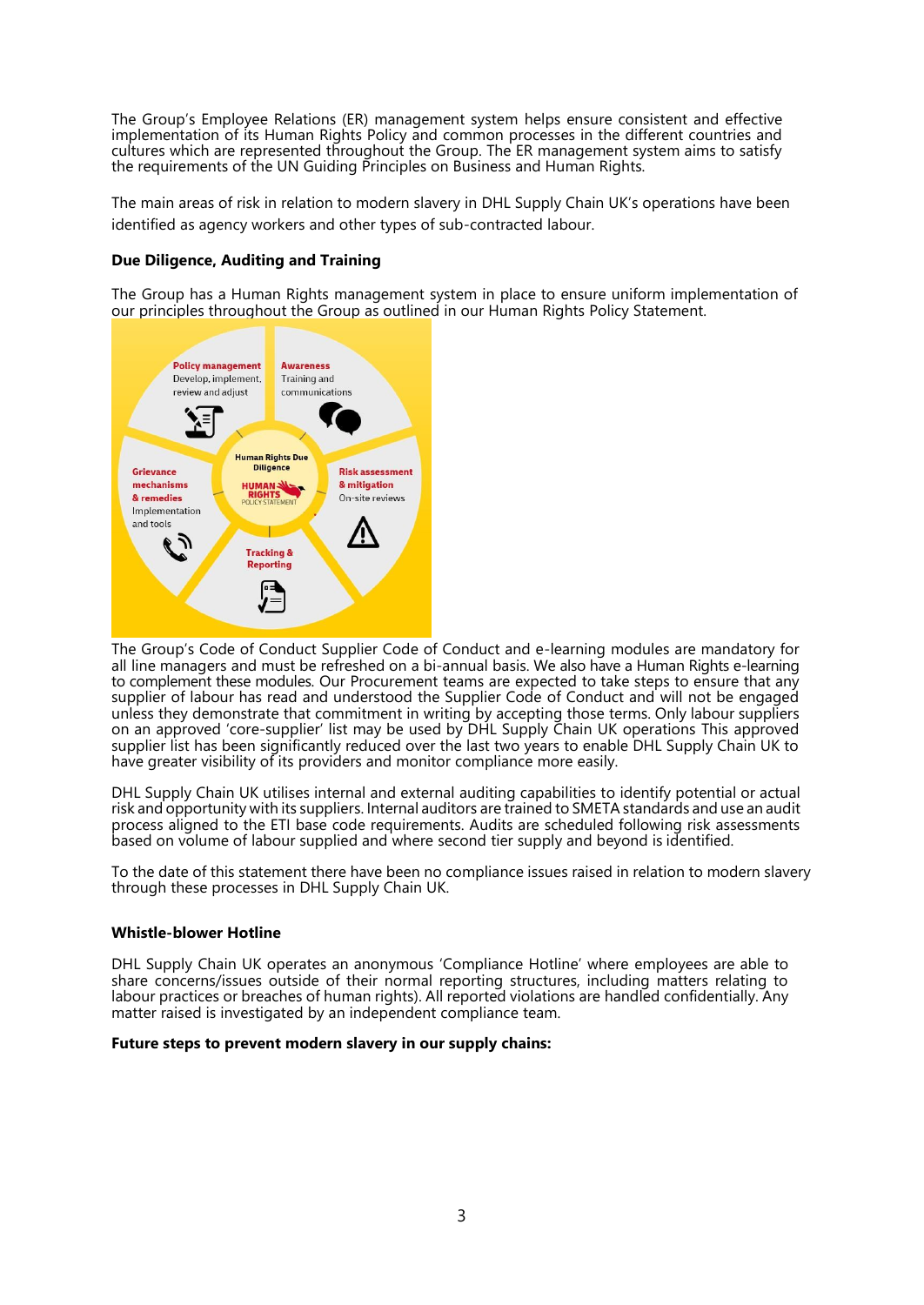DHL Supply Chain UK will continue to monitor the modern slavery risk through continued risk assessment and due diligence, both in its own operations and labour suppliers. It will continue to monitor its labour suppliers' compliance with obligations committed to in the Supplier Code of Conduct through a continuous schedule of audits.

DHL Supply Chain UK will strive to increase general awareness of modern slavery in the UK and across the globe through continued training of its management teams and by encouraging its employees to highlight any concerns or potential evidence of modern slavery in its various forms.

The Group is also actively seeking to engage with other organisations to identify opportunities to further address the challenge of modern slavery in the workplace.

SP  $8, 2022$  14:11 GMT+1)

Dan Peacock (Apr 22, 2022 10:38 GMT+1) [Dan Peacock](https://salesforceintegration.eu1.echosign.com/verifier?tx=CBJCHBCAABAA19Au6OebXOxiQAlvPk0mLpbm31ANNVie)

Director: Saul Resnick Director: Dan Peacock **DHL SUPPLY CHAIN LIMITED MCGREGOR CORY LIMITED**

Lindsay Bridges (Apr 11, 2022 06:55 GMT+1) [Lindsay Bridges](https://salesforceintegration.eu1.echosign.com/verifier?tx=CBJCHBCAABAAKOHxF1GwNFsBTU6yh9Q_g-nxuuegURjC)

Matthew Wright (Apr 22, 2022 15:51 GMT+1)<br>
Director: Lindsay Bridges<br>
Director: Matthew Wright (Apr 22, 2022 15:51 GMT+1)<br>
DIRECTORE CONTINUES<br>
DIRECTORE CONTINUES<br>
Jose F. Nava (Ayr 22, 2022 08:23 EDT)

[Matthew Wright](https://salesforceintegration.eu1.echosign.com/verifier?tx=CBJCHBCAABAA19Au6OebXOxiQAlvPk0mLpbm31ANNVie)

Director: Lindsay Bridges **Director: Matthew Wright DHL SERVICES LIMITED DHL REAL ESTATE (UK) LIMITED**

Director: Jose Nava **DIGIHAUL LIMITED**